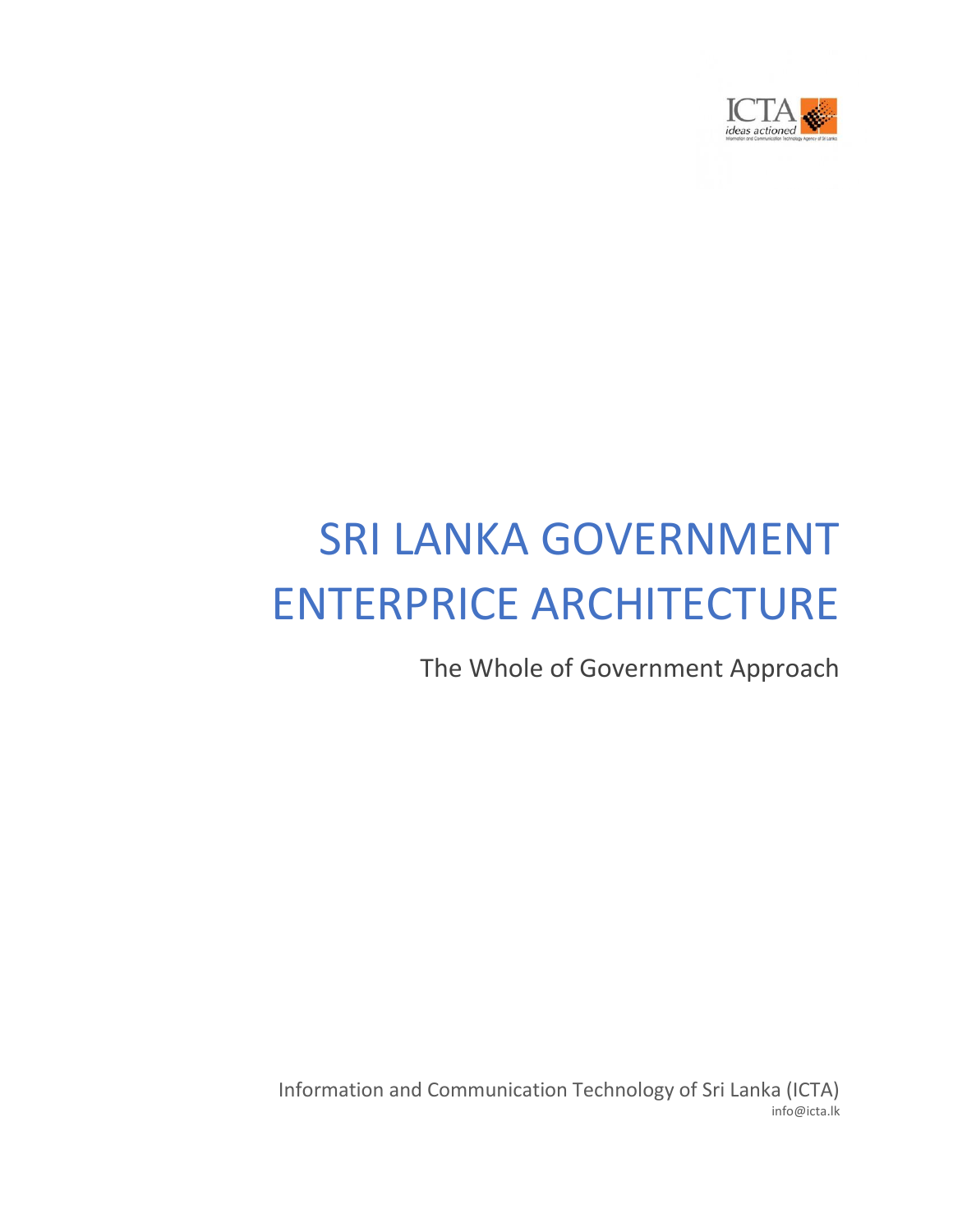# Contents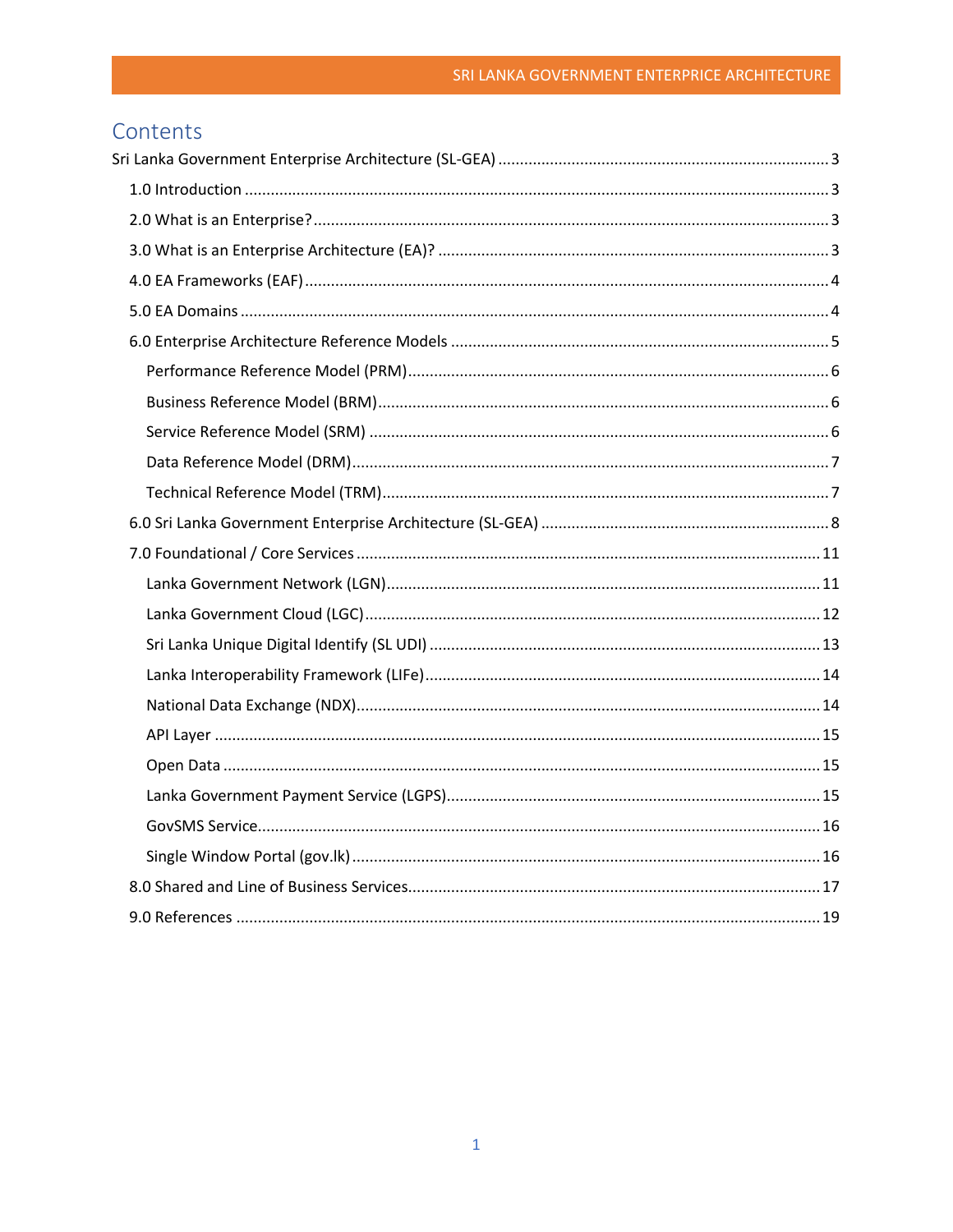# **Revision History**

| <b>DATE</b> | <b>VERSION</b>   | <b>AUTHOR</b>               | <b>DESCRIPTION</b> |
|-------------|------------------|-----------------------------|--------------------|
| 25/04/2022  | V <sub>1.0</sub> | <b>ICTA Technology Team</b> | <b>First Draft</b> |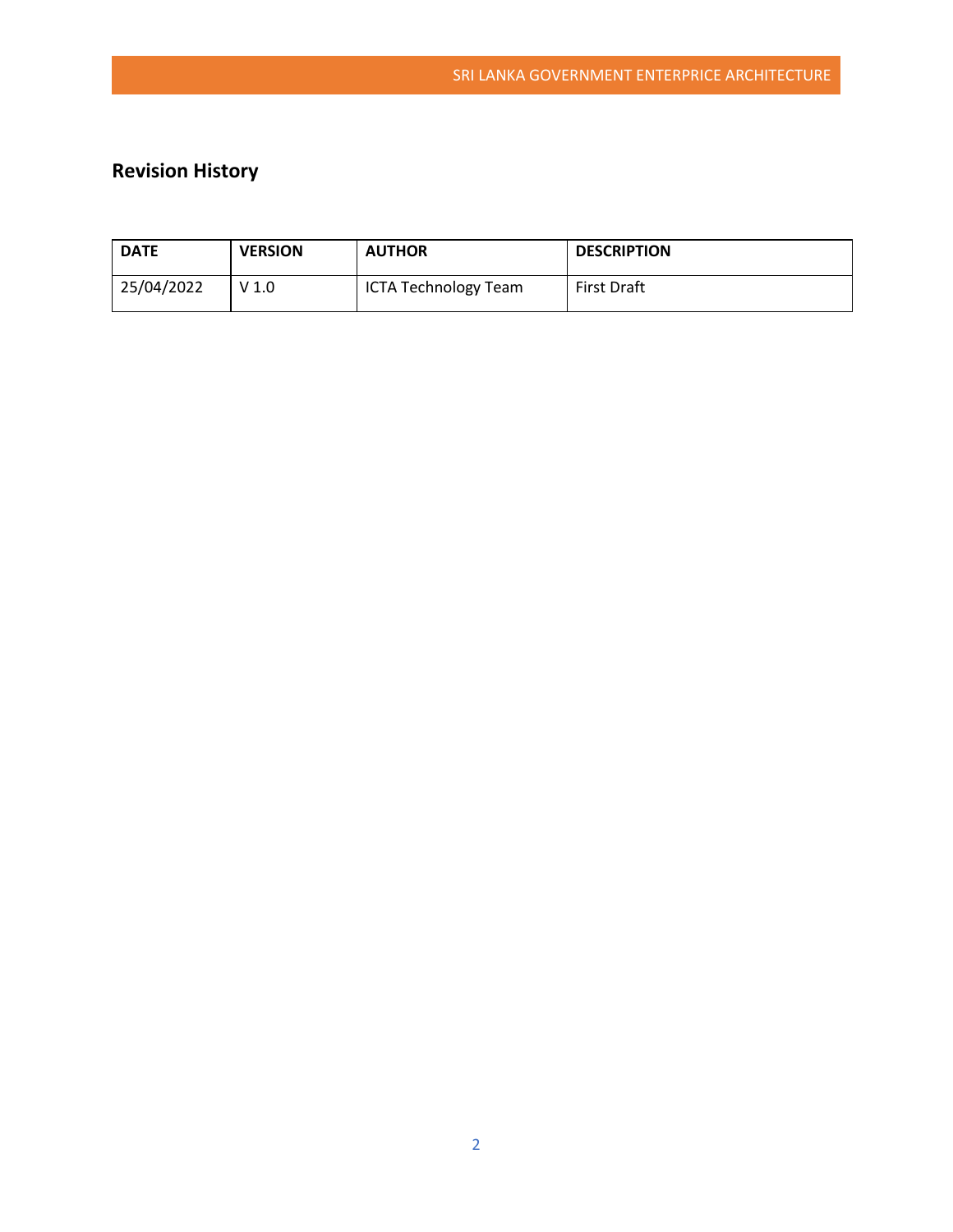# <span id="page-3-0"></span>Sri Lanka Government Enterprise Architecture (SL-GEA)

# <span id="page-3-1"></span>1.0 Introduction

The Sri Lanka Government Enterprise Architecture (SL-GEA) is the whole of government architectural approach for a digitally inclusive Sri Lanka. It is a decision-making policy framework, which helps agencies to develop scalable, secure, and resilient digital capabilities by promoting reuse and unlocking emerging technologies.

This will eventually improve how government services are delivered to citizens, government organizations and businesses in a seamless manner.

# <span id="page-3-2"></span>2.0 What is an Enterprise?

An Enterprise is an organization or a cross organizational entity which supports a defined business scope. It includes independent resources such as people, organizations, and technologies whose functions must be coordinated, and information and knowledge resources shared to support common priorities and activities.

# <span id="page-3-3"></span>3.0 What is an Enterprise Architecture (EA)?

An Enterprise Architecture (EA) is a complete expression of an enterprise. It basically describes the goals of an organization, how these goals are realized by business processes and how these business processes can be better served through technology.

Some of the key benefits of having a well-defined Enterprise Architecture are:

- 1. Strategic Alignment
- 2. Cross Agency Collaboration
- 3. Capability Development
- 4. Business System Integration
- 5. Change Management
- 6. Technology Convergence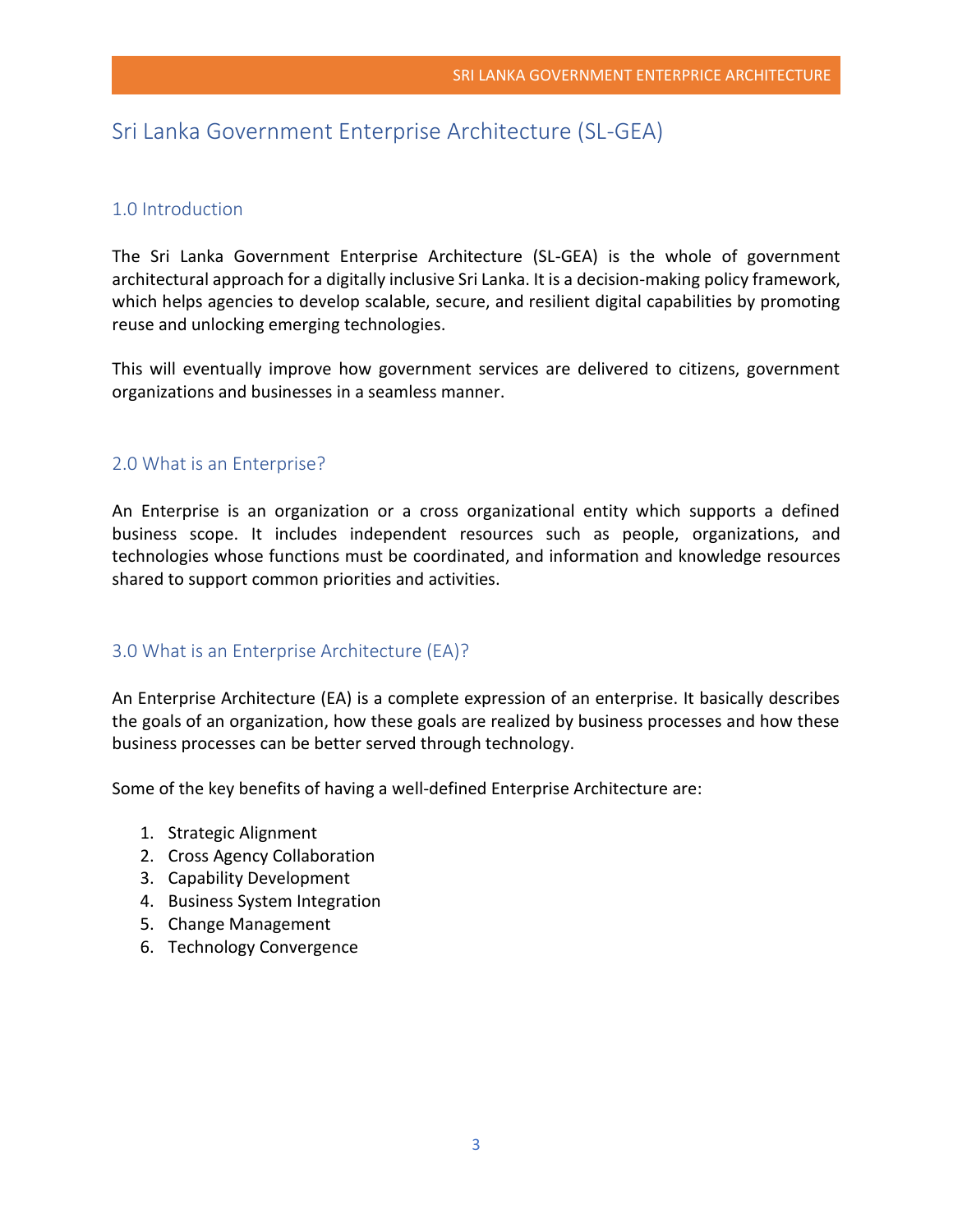# <span id="page-4-0"></span>4.0 EA Frameworks (EAF)

In a large enterprise, a defined framework is necessary to capture a vision of the entire organization in all its dimensions and complexities.

The EA Framework (EAF) is a communication model for developing an Enterprise Architecture. It is a set of models, principles, services, approaches, standards, design concepts, components, visualizations, and configurations that guide the development of specific aspect architectures.

It is a generic problem space and a common vocabulary within which individuals can corporate to solve a specific problem.

There are multiple popular EAFs are in the market, such as:

- 1. The Open Group Architecture Framework (TOGAF)
- 2. Zachman Framework for Enterprise Architecture
- 3. US Government Federal Enterprise Architecture Framework (FEAF)
- 4. Gartner Enterprise Architecture Framework (GEAF)

All these EAFs are having its own evolution, purpose, scope, principles, structures, and approaches.

Developing a complete enterprise architectural model of every element in any enterprise is a complex and daunting task. Such an EA effort may prevent important cross business area collaboration processes, which are critical to the overall successful definition and implementation of the EA.

The level of enterprise architectural detail within the EA should be governed by the overall objectives of achieving collaboration, alignment, validation, and the ability to implement and assess the risk.

# <span id="page-4-1"></span>5.0 EA Domains

In TOGAF, there are four (04) main overlapping EA domains discussed. This is known as the BDAT Framework.

- 1. **B**usiness Architecture
- 2. **D**ata Architecture
- 3. **A**pplication Architecture
- 4. **T**echnology Architecture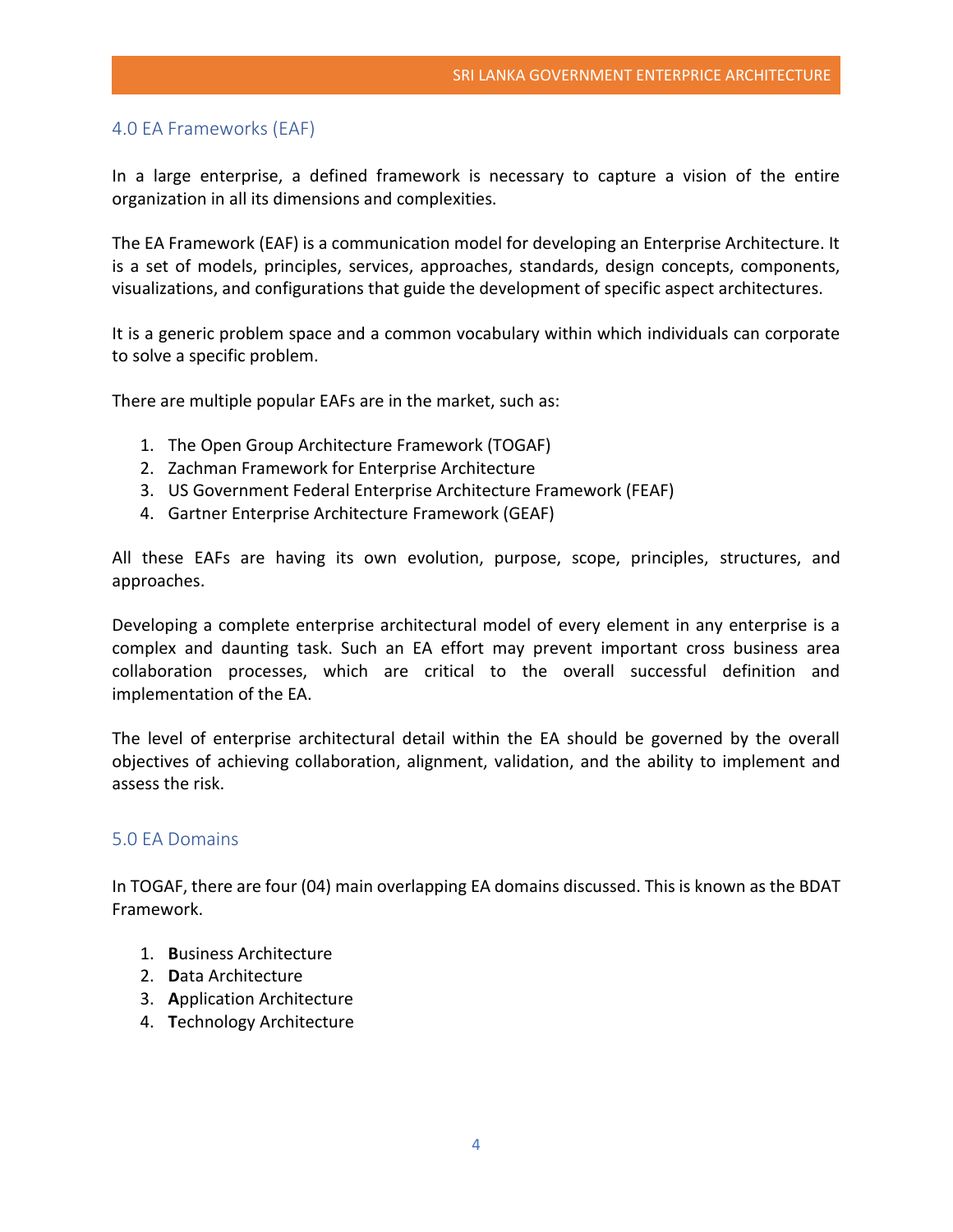

Figure 01 – BDAT Framework

# <span id="page-5-0"></span>6.0 Enterprise Architecture Reference Models

While doing the government digital transformation, it is essential to transform business processes by re-engineer them. In Enterprise Architecture terms, we can leverage *Enterprise Architecture Reference Models* to conceptualize the process.

In a typical FEA [5] Enterprise Architecture setting, Reference Models can facilitate cross agency analysis to identify duplicative investments, gaps, and opportunities for collaboration within and across government agencies.

With this approach, all government agencies can find wasteful and duplicative investments / applications, areas where investments could be made and where departments and agencies can collaborate each other to improve government operations and services.

There are five (05) Reference Models identified in a typical FEA setting and these could be very much applied to Sri Lanka GEA as well.

- 1. Performance Reference Model (PRM)
- 2. Business Reference Model (BRM)
- 3. Service Reference Model (SRM)
- 4. Data Reference Model (DRM)
- 5. Technical Reference Model (TRM)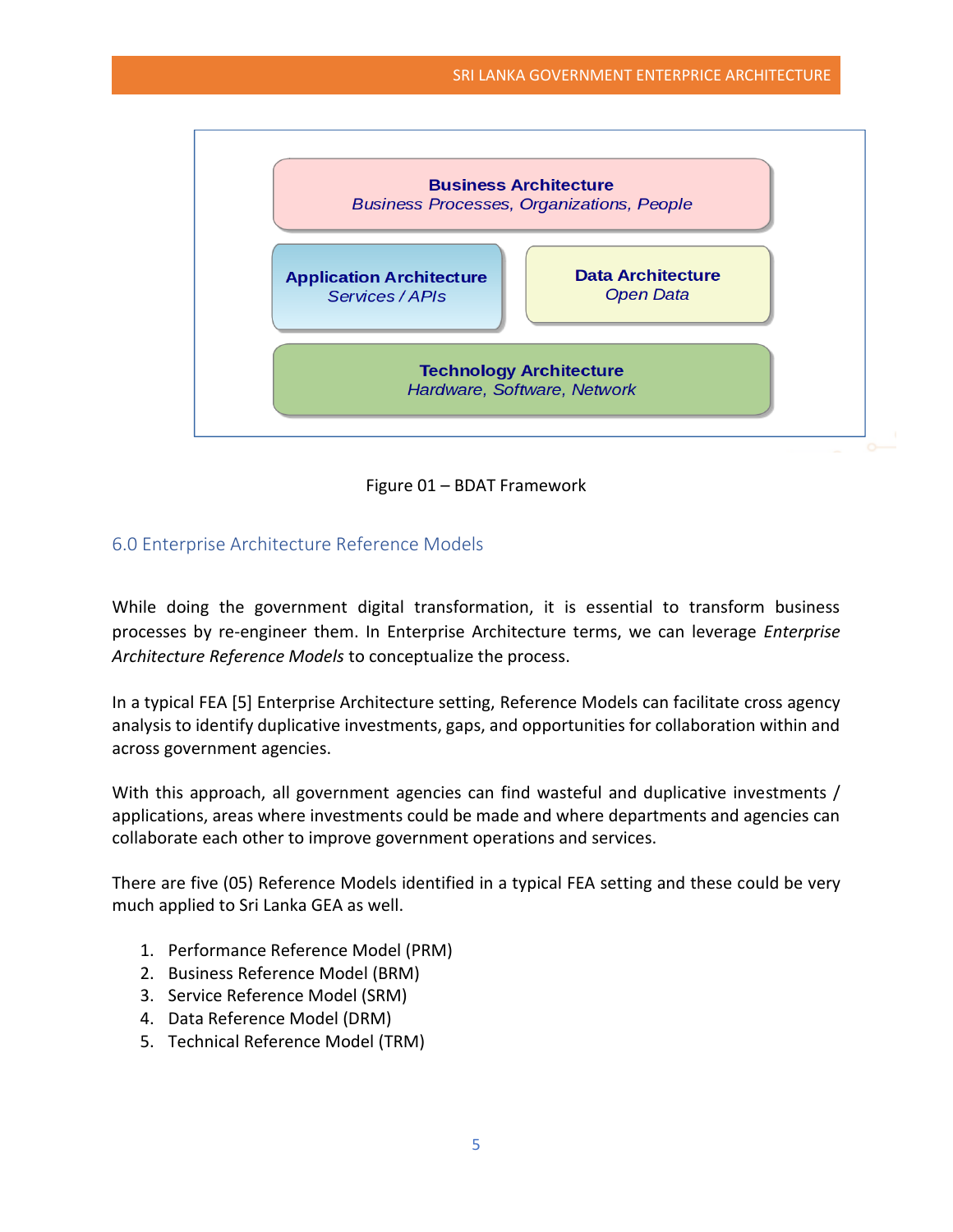#### <span id="page-6-0"></span>Performance Reference Model (PRM)

PRM is a framework for performance measurement providing common output measurements throughout the Government. It allows agencies to better manage the business of government at a strategic level by providing a means for using an agency's enterprise architecture (EA) to measure the success of information systems investments and their impact on strategic outcomes.

This can be used to:

- 1. Promote strong alignment between business initiatives and agency and government strategies and outcomes.
- 2. Facilitate efficient and effective business operations.
- 3. Develop accurate cost models for ICT capabilities and services.
- 4. Increase effectiveness of infrastructure and cross agency capital investments
- 5. Increase transparency in operations and reporting on progress and performance.

#### <span id="page-6-1"></span>Business Reference Model (BRM)

BRM is a function driven framework, which explains the business operations of the government independent of the government agencies.

BRM allows agencies to classify the functions of government program into a defined structure. It provides value to business architecture by providing:

- 1. A functional view of agency business.
- 2. A standard classification of business functions
- 3. Identifying reusable services

# <span id="page-6-2"></span>Service Reference Model (SRM)

SRM provides a framework, which classify service components with respect to how they support business/ performance objectives. It helps to identify opportunities for re-use of business components and services.

Government *agency level service classification* is the key output of this effort.

SRM provides value by providing a framework for:

- 1. Cataloging services
- 2. Identifying gaps and duplicate or redundant services
- 3. identifying reusable services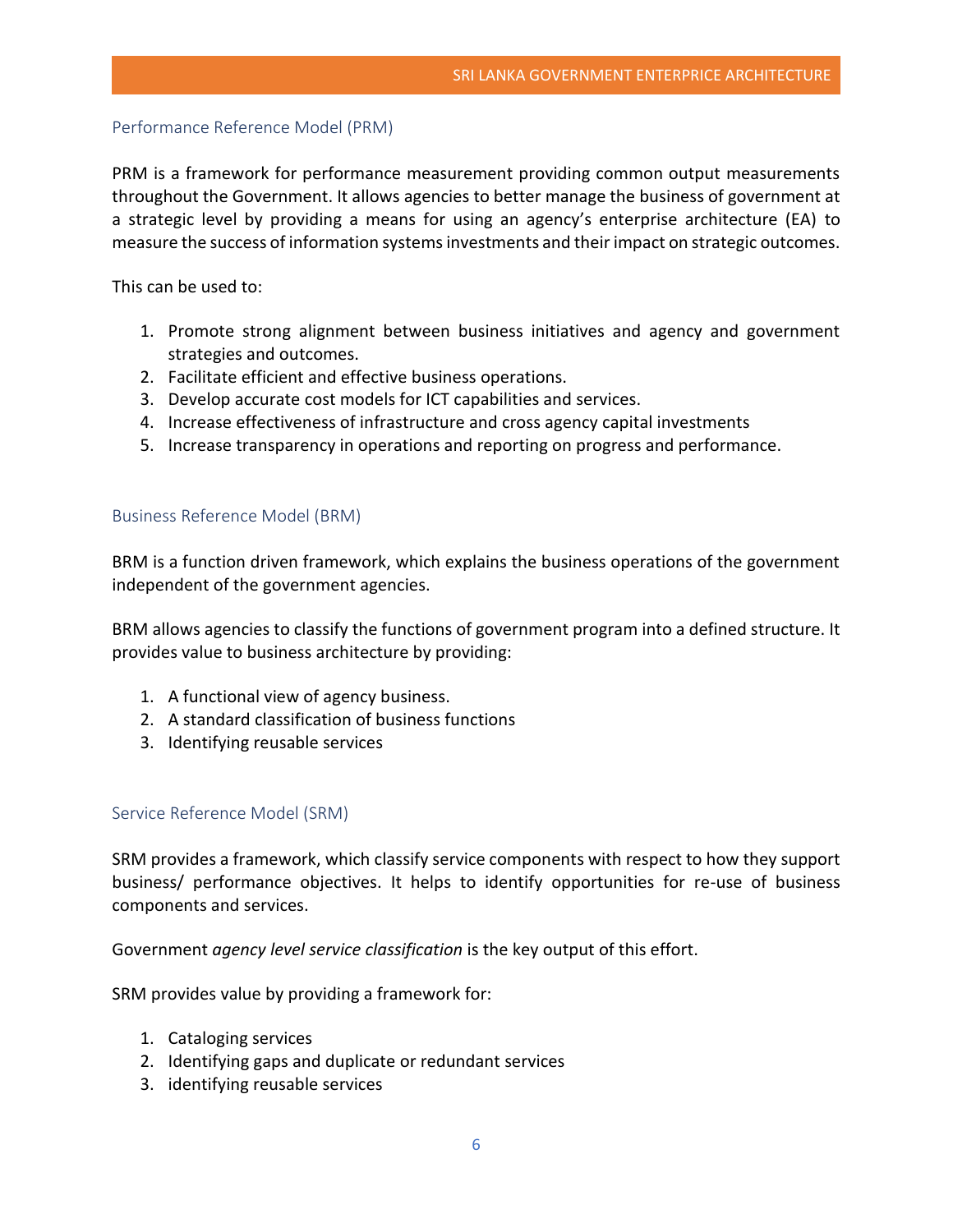#### <span id="page-7-0"></span>Data Reference Model (DRM)

Provides a flexible framework that supports information sharing and reuse across the government. This provides a uniform data management practice by enabling agencies to agree, establish and support a common language and standards for information sharing.

Government wide *Interoperability Frameworks (IF)* are being used for this purpose.

#### <span id="page-7-1"></span>Technical Reference Model (TRM)

TRM is a component-driven technical framework used to identify standards, specifications, and technologies that and enable the delivery of service components and capabilities.

This can be used to:

- 1. Generate software and hardware inventories
- 2. Classify ICT standards
- 3. Identify Gaps, duplicate and redundant technology components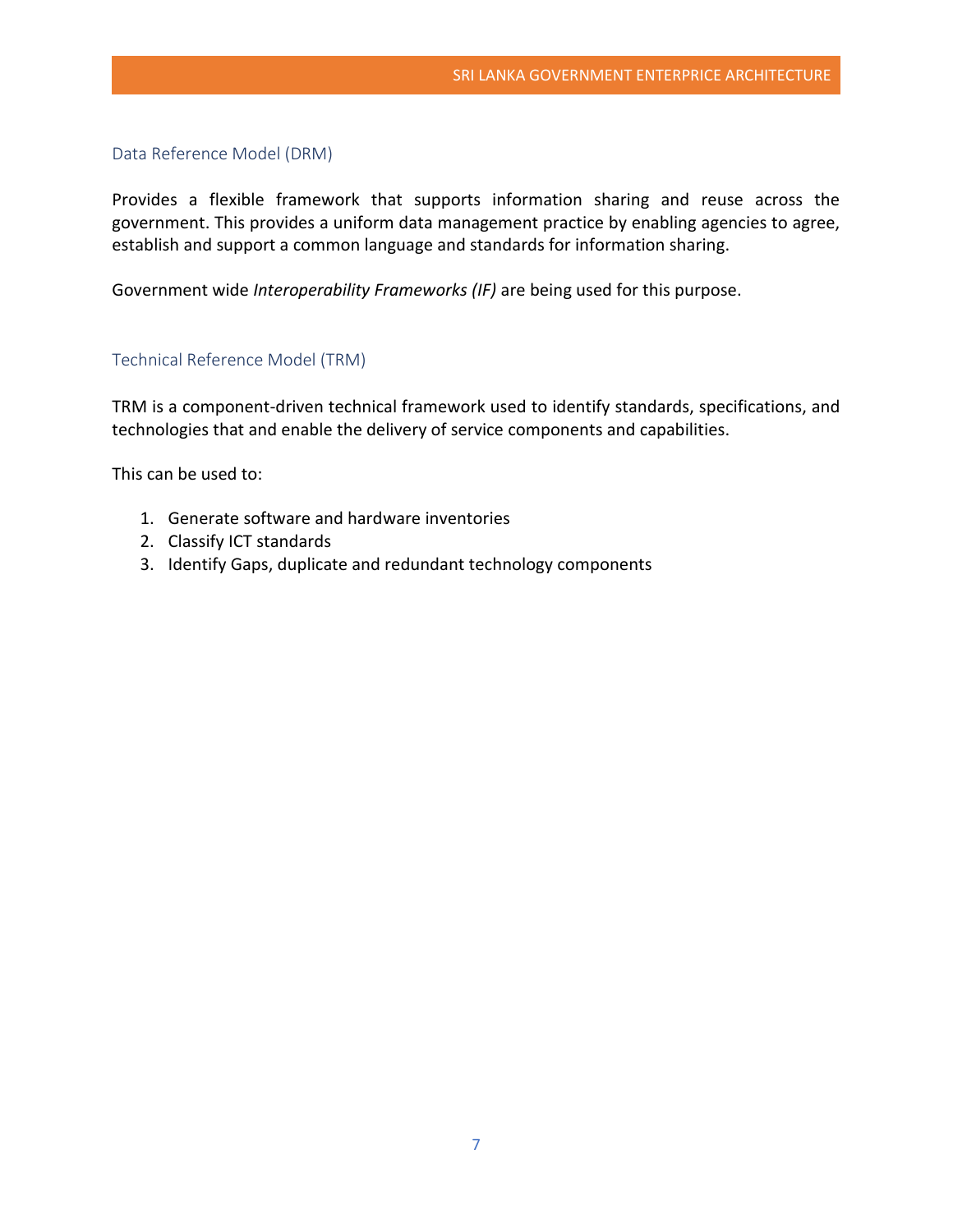# <span id="page-8-0"></span>6.0 Sri Lanka Government Enterprise Architecture (SL-GEA)

Like most of the countries, which are ranked higher in e-Government rankings [1], Sri Lanka also have adopted a connected Digital Strategy Road map aligning to Enterprise Architectural concepts [2].



Figure 02 - Digital Government Strategy Blueprint [2]

The Sri Lanka Digital Strategy Blueprint (Figure 02) primarily focuses on

three (03) key *values*:

- 1. Citizen First
- 2. Government as Platform
- 3. Empowered Government Officer

and, it has four (04) key strategies: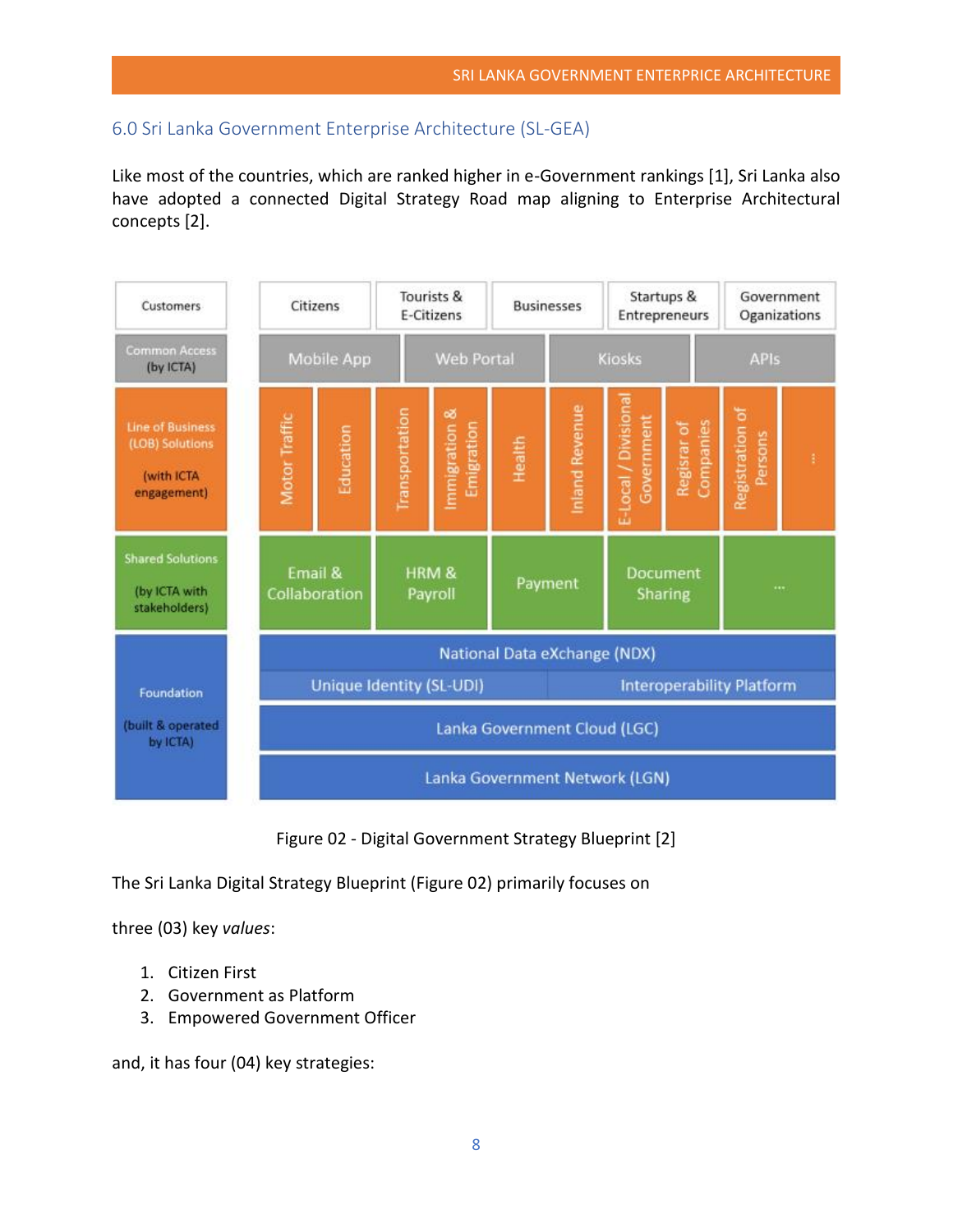- 1. **Citizens and business focused solutions** A more user and business centric approach is adopted
- 2. **Shared digital services and platforms** A set of key and strategically important digital services are developed
- 3. **Developing a highly available and secure systems** All the digital services, which are developed will be resilient to threats and high loads. These services will be supported with a more robust digital infrastructure
- 4. **Unified approach towards a digital transformation** Digital services developed can be integrated in a seamless manner giving more emphasis to government agency level data and technological interoperability.

In addition to *values* and *strategies* discussed, there are three main levels are shown in the Digital Strategy Road map (Figure 02).

- 1. Foundational / Core Services
- 2. Shared Solutions / Services
- 3. Line of Business (LoB) Solutions / Services

The BDAT Framework (Figure 01), has been the base of designing the Sri Lanka Government Enterprise Architecture (SL-GEA).

While designing the Digital Sri Lanka strategy,

- Foundational / Core Services → Mapped to *Technical, Data* and *Application*  architecture domains
- Shared Services and Line of Business Services  $\rightarrow$  Mapped to Business Architecture domain

In the Sri Lanka GEA (SL-GEA) context, the BDAT Framework can be mapped to a layered architecture (Figure 03).

In Figure 03, there are four (04) different layers identified.

- 1. Application and Data Layer
- 2. Service Layer
- 3. Integration Layer
- 4. Service Delivery Layer

Out of these four layers, the Application / Data layer and Service layer are conceptualized within **organizational level**, and they represent application / data back-ends along with service APIs.

The integration layer and the service delivery layer are conceptualized within **national level** and reside within ICTA owned government core infrastructure.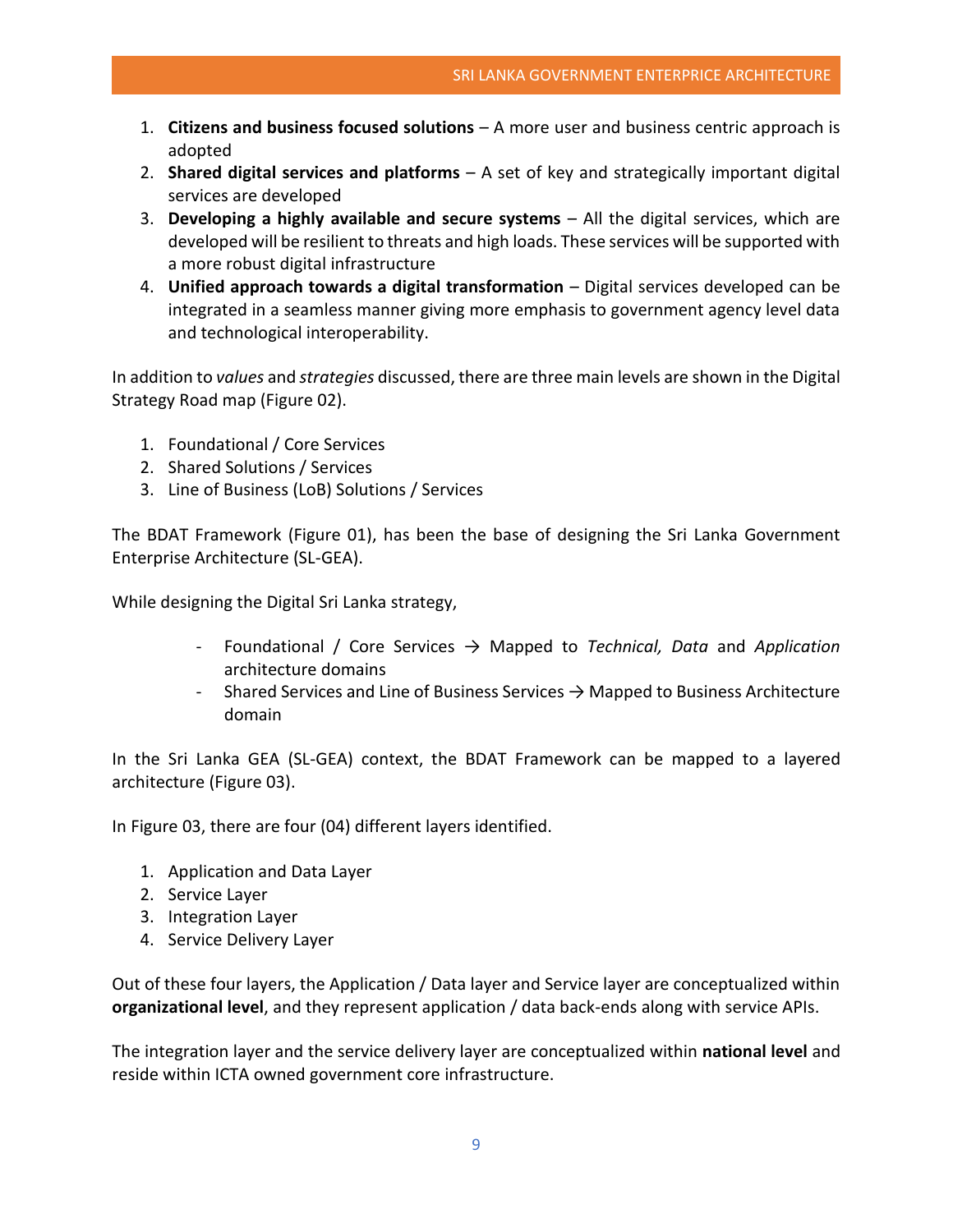

Figure 03 – The Layered Architecture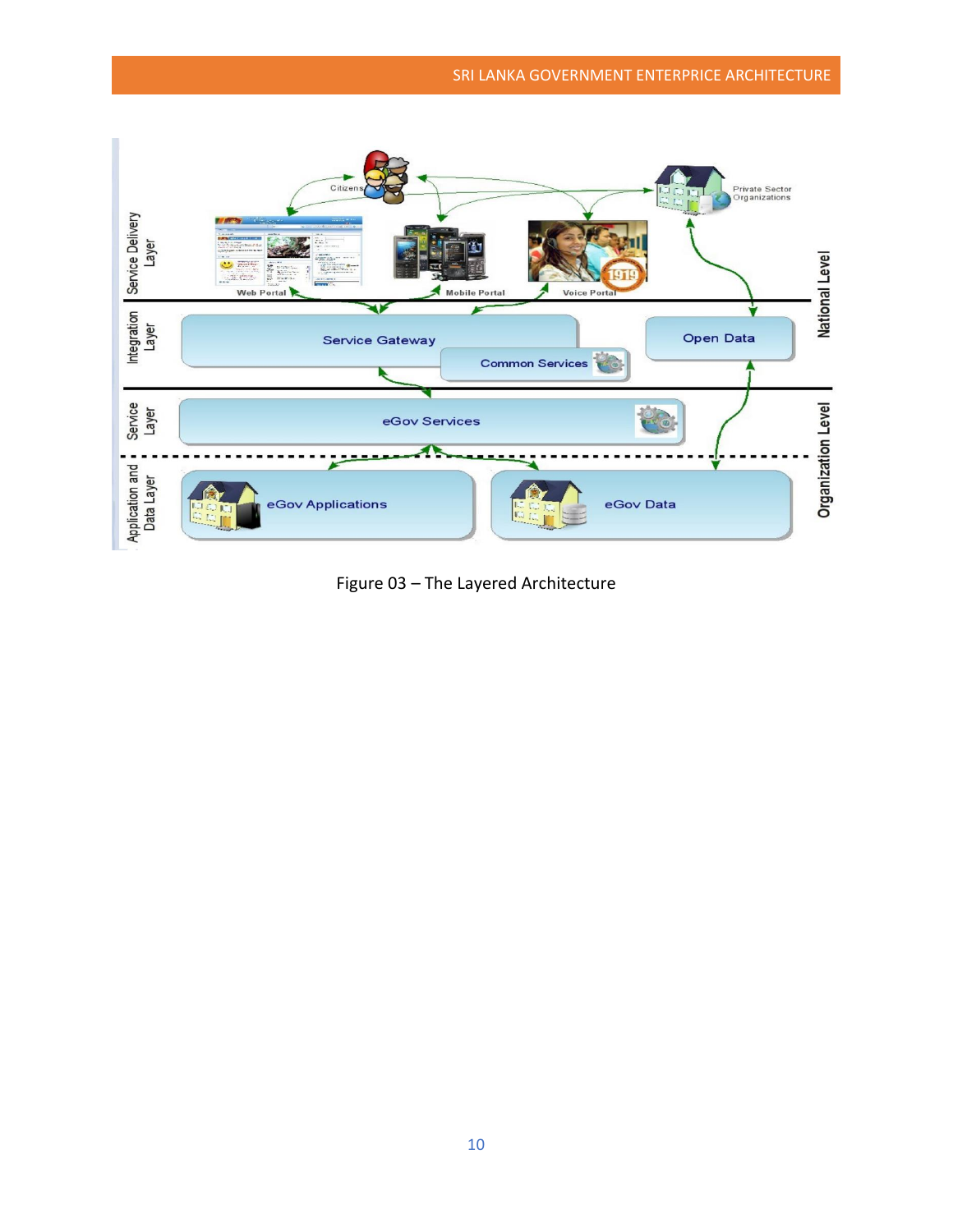# <span id="page-11-0"></span>7.0 Foundational / Core Services

The Foundational / Core Services of Sri Lanka Digital Road map can be visualized as in Figure 04.

Some of the key core services are:

- 1. Lanka Government Network (LGN)
- 2. Lanka Government Cloud (LGC)
- 1. 3, National Data Exchange (NDX)
- 3. SL UDI (Sri Lanka Unique Digital Identify)
- 4. Interoperability Framework (IF) life.gov.lk
- 5. Lanka Government Payment Service (LGPS)
- 6. GovSMS Portal
- 7. Open Data Portal (data.gov.lk)
- 8. Single Window Portal (gov.lk)

Out of these services, LGN, LGC and the Interoperability Framework (IF) have been in operation for some time now. SL UDI and NDX projects have been conceptualized.



Figure 04 – SL-GEA Core Services

#### <span id="page-11-1"></span>Lanka Government Network (LGN)

Lanka Government Network is high available, high speed, secure, reliable, and centrally managed dedicated government network linking most of the government institutions to a single digital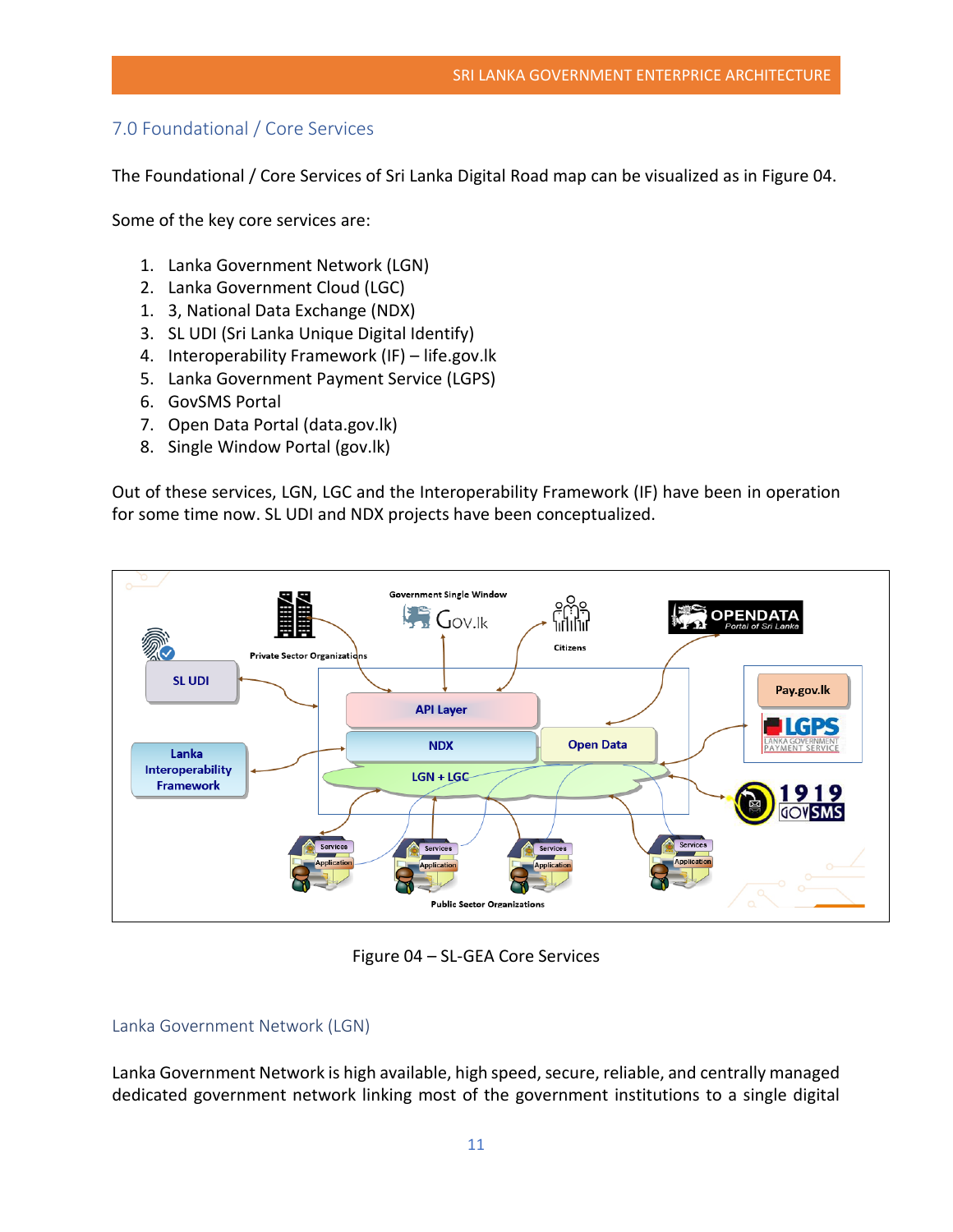infrastructure. It is encouraging public sector employees to get better acquainted with Information and Communication Technology (ICT), assuring efficiency and smooth flow of information as well as improving standards of service in the public sector to be able to provide efficient citizen services.

LGN connects government organizations in a cost-effective and secure manner to provide centralized Internet, Email, and video conferencing services, enable access to Lanka Government Cloud (LGC) services from any government organization. Also, it provides trusted and secure connectivity to all government organizations to exchange government data and information.

The main objectives of Lanka Government Network are as follows.

- To provide high speed Wide Area Network connectivity to 860 government locations to connect with LGN main backbone.
- To provide Wi-Fi facility to access government services for employees and for citizens.
- To establish a common digital infrastructure to government for share information and provide digital content and electronic services to public.
- To facilitate the government organizations to utilize this LGN network for effective and efficient service delivery.
- To provide uninterrupted, reliable, and fast Internet connectivity to the government organizations/buildings.
- To provide trusted and secure connectivity to other government organizations to exchange government data.
- To secure integration of government organization's existing Local Area Networks into LGN 2.0
- Integrated with Lanka Government Cloud (LGC)
- Centralized Technical support and assistance

# <span id="page-12-0"></span>Lanka Government Cloud (LGC)

Lanka Government Cloud (LGC) [11] is the Sri Lanka Government private cloud, and it minimizes or eliminates purchasing and maintaining of servers and/or data centers by government organizations, which could be time consuming, ineffective, and insecure.

The main objective is to eliminate all constraints and limitations to the government organizations for adopting to cloud computing strategy and thereby increase ICT usage to enhance the effectiveness and efficiency of government processes.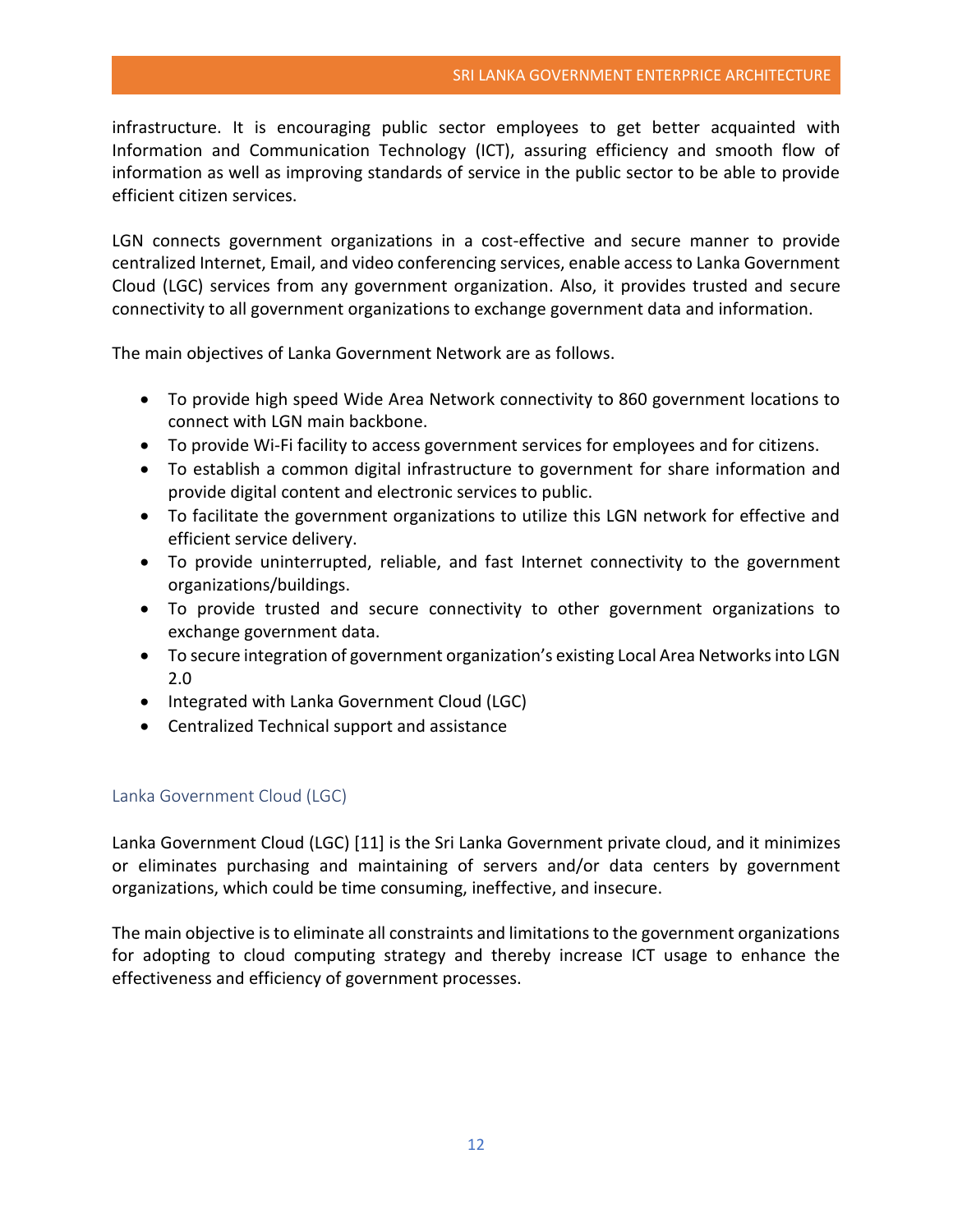#### *IaaS and PaaS*

Currently it does provide *Infrastructure as a Service (IaaS)* services to its clients. Now ICTA is in the process of conceptualizing an integrated *Platform as a Service (PaaS)* comprising some of the key core services such as Identity Management Solution, API Management Solution, Kubernetes Cluster Management Solution, etc. This would further streamline the current core infrastructure and will eliminate duplicates and enforce central governance across all core services. Furthermore, it will improve the infrastructure scalability of all tenant level applications.

#### <span id="page-13-0"></span>Sri Lanka Unique Digital Identify (SL UDI)

SL-UDI is the Sri Lanka Government's national level program for the establishment of a Unique Digital Identity Framework.

The objective of having a Sri Lanka Unique Digital Identity is to secure and trusted digital credentials as well as a platform for authentication replacing the requirement to create multiple digital identities.

UDI provides both physical and digitally by having a bio-metric back-end and a set of digital credentials. The tight coupling of physical and digital credentials yields a unique digital identity that enables a citizen to authenticate and transact seamlessly either physically or on-line.

SL-UDI project consists of multiple services.

1. **Pre-registration / Enrollment** – Provides citizens an option to submit mandatory demographic details. For this, citizen needs to complete demographic details, upload any identity documents and finally schedule an appointment.

2. **Enrollment / Registration** – One the citizen pre-registered, he/ she is required to go through the enrollment process at an enrollment center.

3. **UDI number generation, validation, and issuance** – This goes through a set of checks such as validation, de-duplication, quality checks and finally the generation of the UDI number.

4. **E-NIC card issuance** –Once the UDI number is generated and gone through the required quality checks, citizens are issued with an e-NIC card.

5. **e-KYC authentication** – An authentication API provided by the SL-UDI system for any online real-time authentication at the point of service delivery of various agencies that have been subscribed to SL-UDI.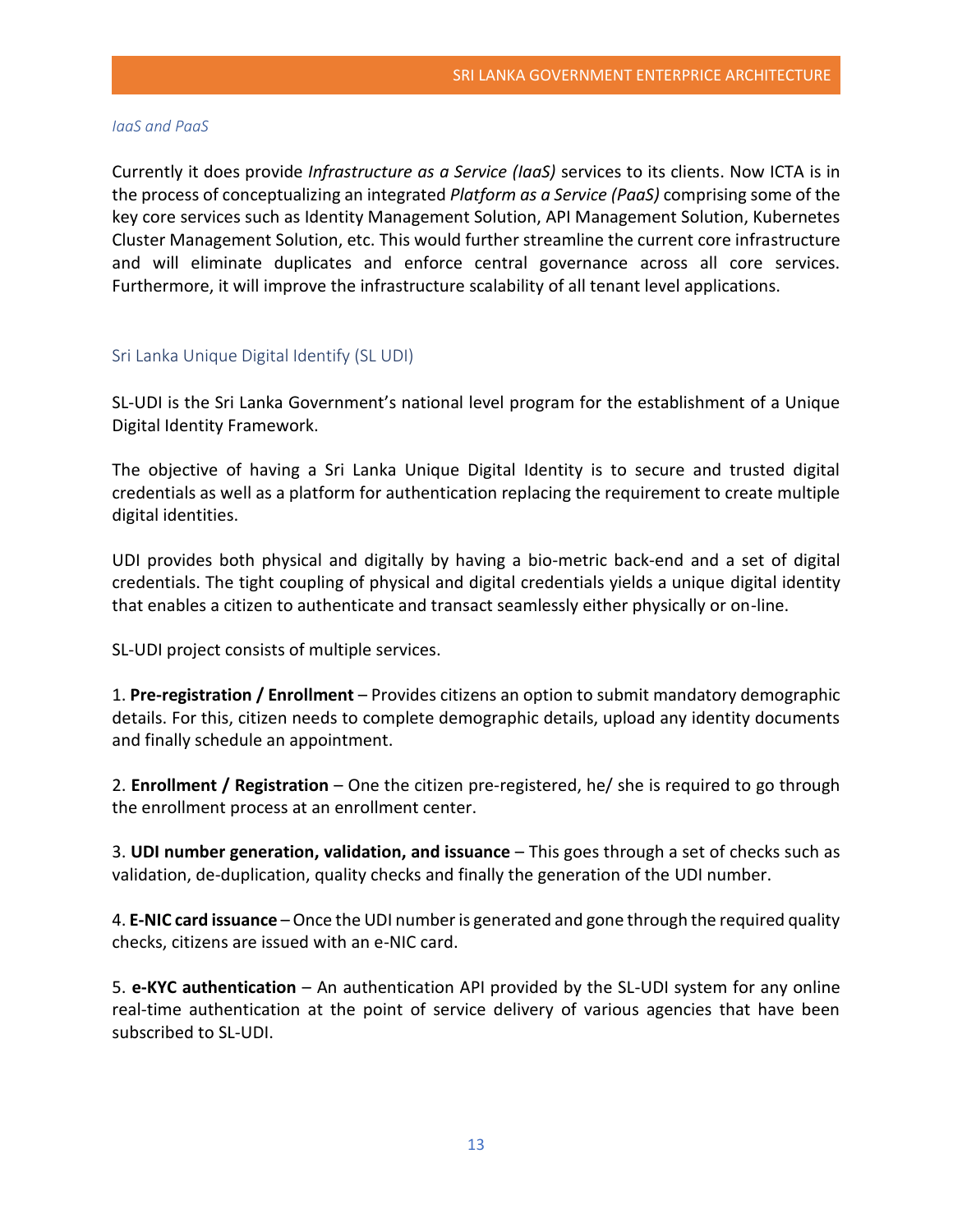6. **Lifecycle updates** - This allows citizens to update their demographic details either online or in an assisted mode in an enrollment center. This will ensure that the demographic information in the system is up to date.

#### <span id="page-14-0"></span>Lanka Interoperability Framework (LIFe)

To comply with data interoperability among various government entities / domains, Sri Lanka Government initiated the Lanka Interoperability Framework, which is known as LIFe [7].

Currently following domains have been completed.

- Personal Domain
- Land Domain
- Vehicle Domain
- Project Coordination Domain

ICTA now is in the process of completing two more domains (Health and Education) with the help of respective domain ministries (Ministry of Health and Ministry of Education) in its Digital Government Strategy 2020 - 2024.

#### <span id="page-14-1"></span>National Data Exchange (NDX)

The National Data Exchange (NDX) is an integral part of the Sri Lanka Government Digital core infrastructure.

NDX is all about keeping data uniformity across the whole government rather having duplicated back-ends with multiple data formats. Having multiple data sources across the government for the same domain is an anti-pattern when it comes to the Whole of Government approach.

While integrating with multiple back-end services, there are instances that you find legacy backends along with newly built ones. In such instances, to communicate with newly back-ends (complying to LIFe standards), legacy back-ends need some data transformation / mediation at some layer. NDX basically does this task for you in a secure manner complying to Enterprise Integration Patterns [9].

If you develop your back-ends as greenfield systems, then you may stick to the latest technology protocols and data formats defined under LIFe. In such situations, you can easily bypass the Service Bus mediation and eliminate one more layer in the end-to-end communication.

In addition to Service Bus, new generation API Gateways also support mediation patterns though it does not go to ESB level maturity.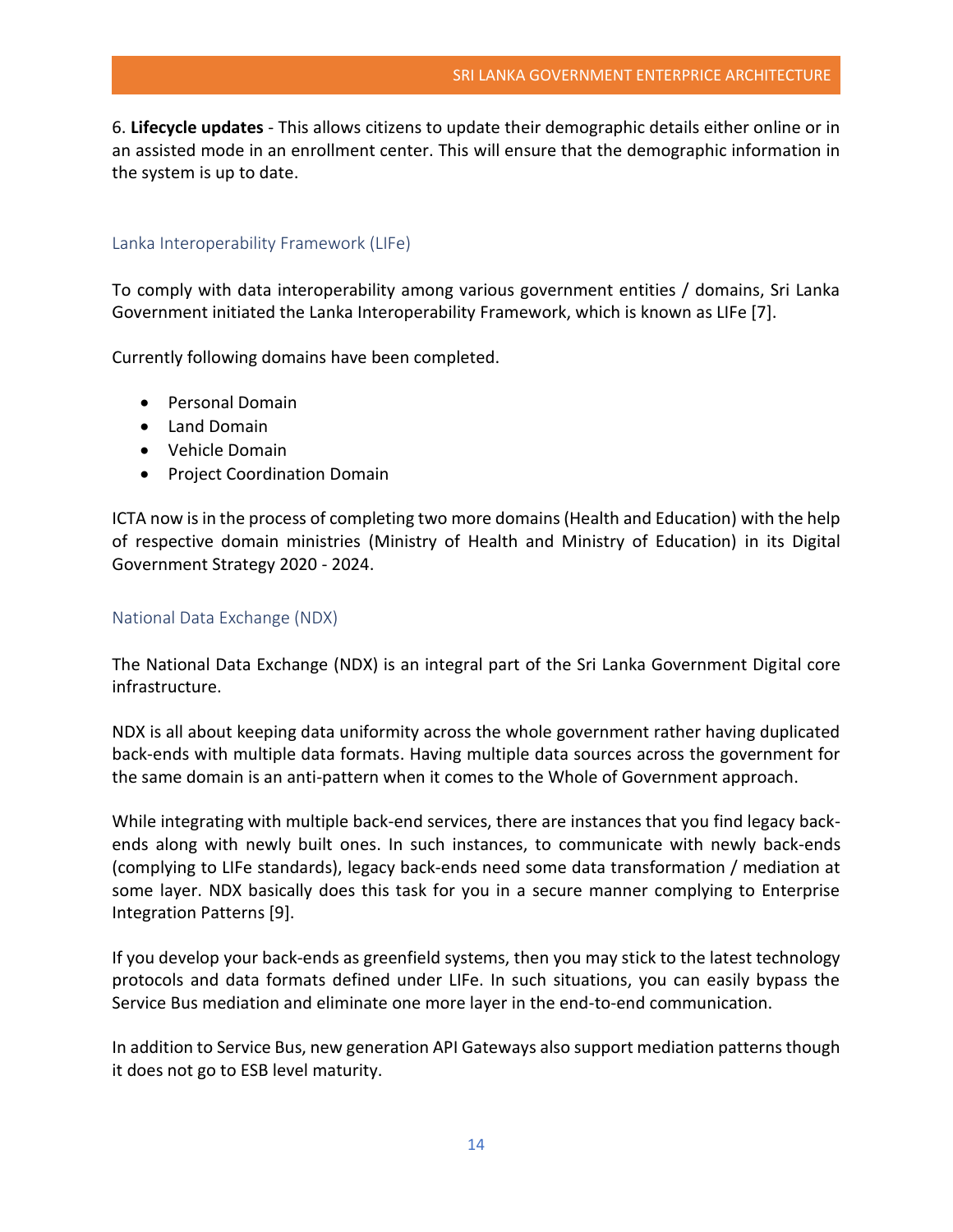#### <span id="page-15-0"></span>API Layer

An API layer is introduced to direct *North-South* bound traffic in the infrastructure. Primarily the API layer will be funneled through a well-defined *API Gateway* to external entities such as citizens and businesses, which reside outside the government core infrastructure.

This layer is responsible for API management, governance, and security.

In addition to that it can be used to do any data transformation / mediation, which are routed through this layer. That means this can provide similar features, which NDX can provide you as well. However, mediations at the API Gateway level are very much an anti-pattern in a more distributed microservices based back-end design. But mediation at the API Gateway level is always a possibility in exceptional circumstances.

#### <span id="page-15-1"></span>Open Data

Disseminating classified data from government back-ends to citizens, businesses and all the other relevant stakeholders.

#### *National Data Sharing Policy*

The National Data Sharing Policy [13] has been already drafted ensuring the data sharing guidelines at government agency level. This complements well with the Data Protection Act [10], which has been recently drafted in 2022.

Currently the open data portal is hosted [9] in the core infrastructure pulling some of the key data sets from some of the government department level back-ends.

#### <span id="page-15-2"></span>Lanka Government Payment Service (LGPS)

An abstract payment service, allowing government departments to connect to a single interface rather connecting to multiple payment service providers.

Currently most of the local banks are partnered with LGPS to enable government payments.

#### *Pay.gov.lk*

A newer version of LGPS is in development now (pay.gov.lk), adding the latest payment security features along with added functionality.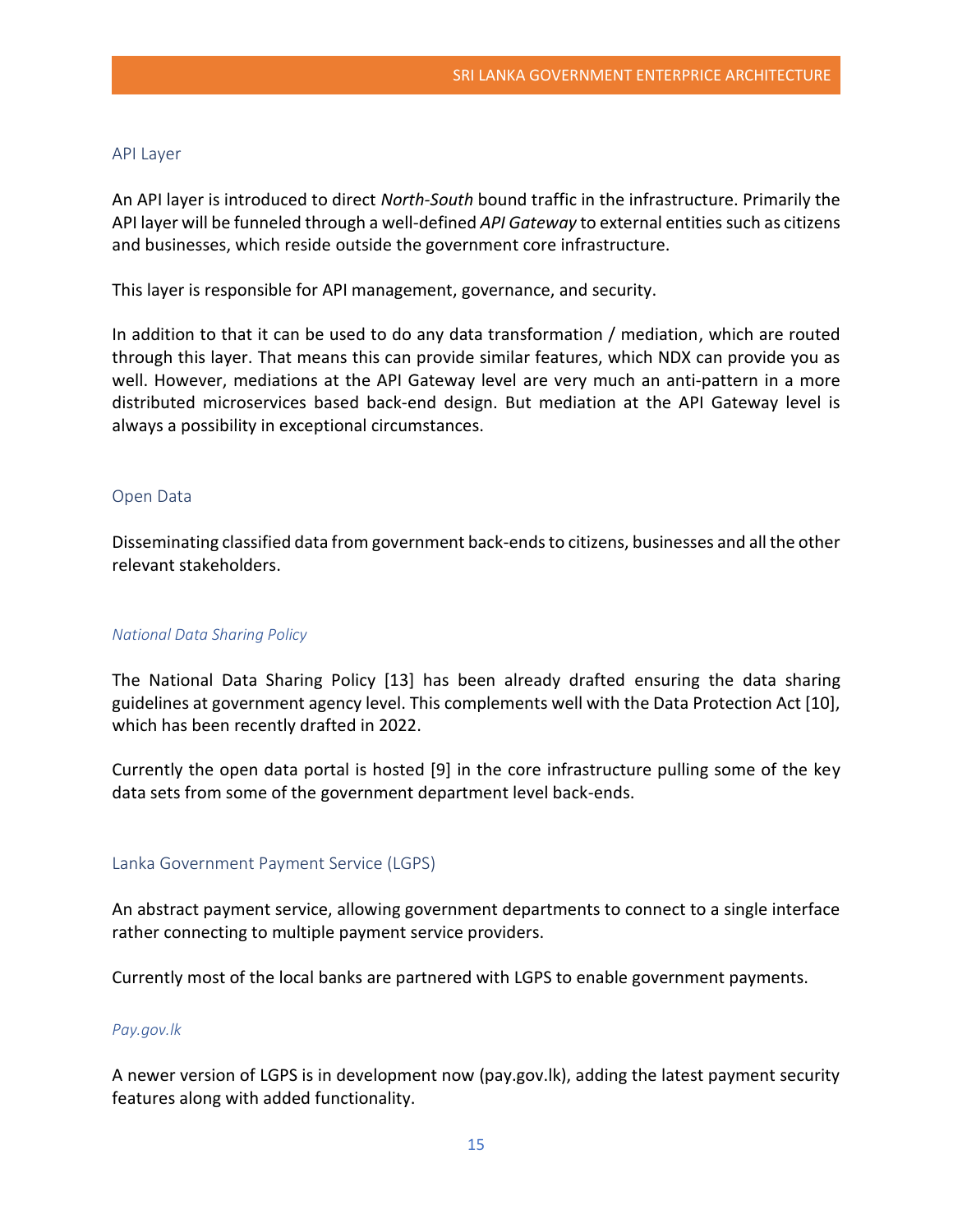#### <span id="page-16-0"></span>GovSMS Service

This is the SMS service given to all back-end services, which have been connected via core infrastructure. Citizens can use 1919 short code to access this service.

#### <span id="page-16-1"></span>Single Window Portal (gov.lk)

Currently, all the government services are disseminated to the public via a single window web site gov.lk. Citizens can search for government services from the portal and access respective services via this portal.

It has been conceptualized to centrally manage all the government web site via gov.lk in its next version. With this approach there will be uniformity in all government websites and security will be centrally managed as well.

Government organizations are encouraged to expose their services via gov.lk to ease the accessibility of government services to encourage the single window concept.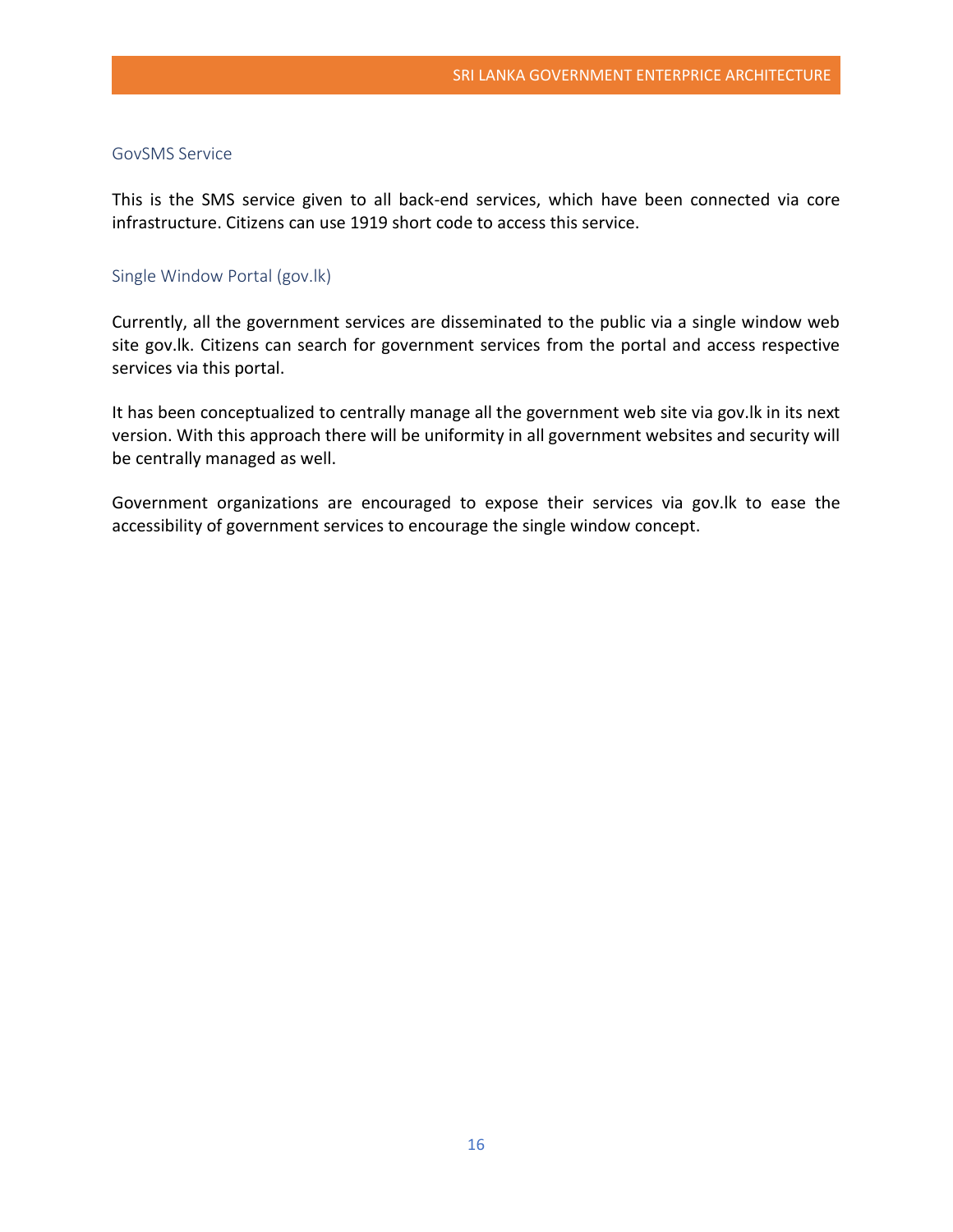# <span id="page-17-0"></span>8.0 Shared and Line of Business Services

From 2010 to 2020, Sri Lanka Government Core Infrastructure Line of Business Services were exposed through a Service Oriented Architecture (SOA) approach [14]. In early 2010, with this design, ICTA was able to launch its first transactional based e-service application, which is known as *e-Revenue License application* [15], where citizens could renew their vehicle revenue license online.

Along with e-Revenue License application, there were quite a few transactional online e-services were exposed via this SOA based infrastructure formerly known as *Lanka Gate* [16][17].



Figure 04 – SL-GEA Government Business Layer Integration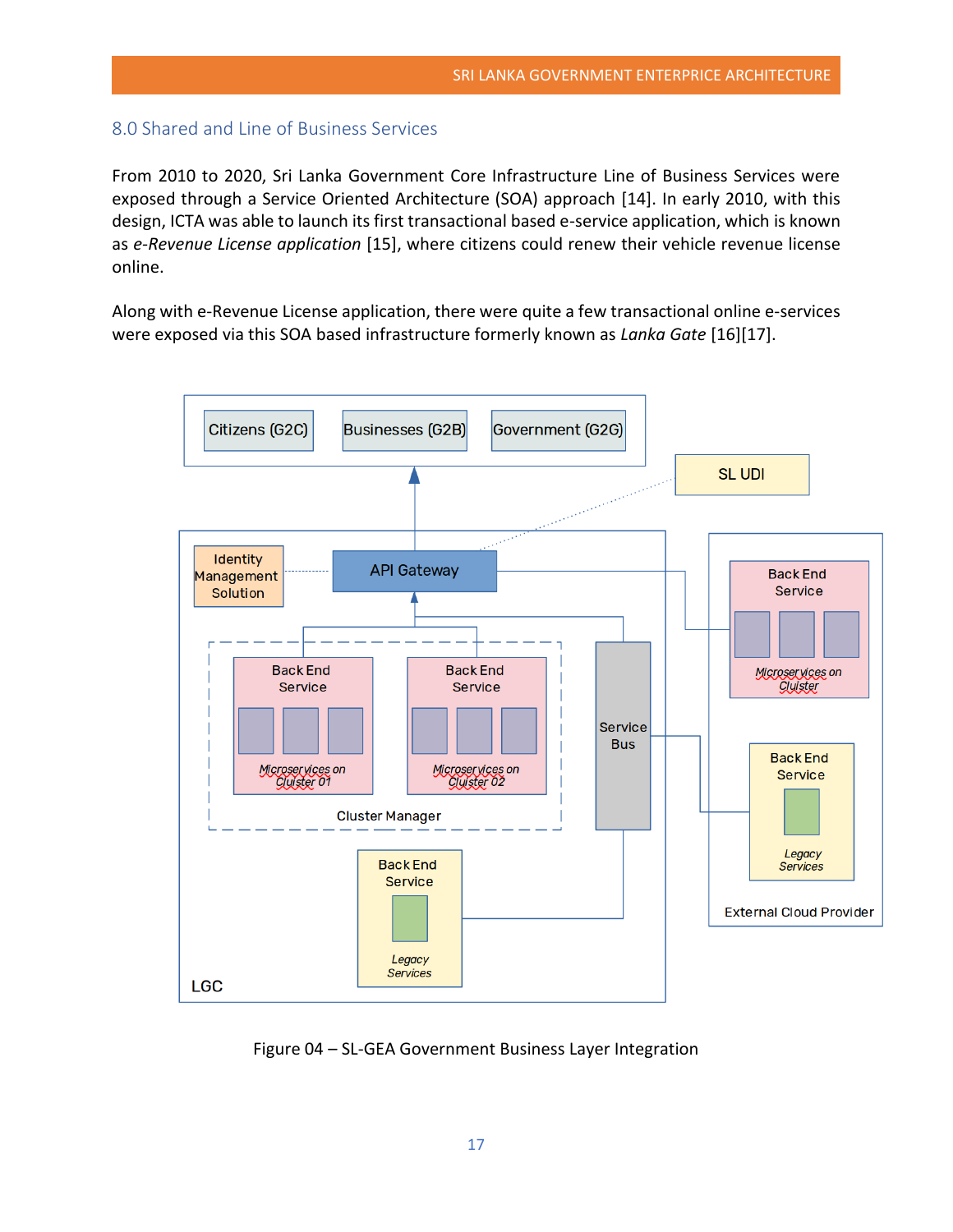After adopting this architecture for more than a decade, from 2020 onward, ICTA core services changed its back-end infrastructures to support more decentralized approach by adopting Microservices Architecture (MSA). This was further strengthened with the support of container based LGC 2.0 design.

However, there a quite few monolithic legacy back-ends still this new infrastructure needs to deal with. Considering this, ICTA came up with a more hybrid approach supporting both Monolithic and Microservices back-ends (Figure 04).

In this approach, all the new services will be developed using the *Mocroservice Architecture (MSA)* architectural pattern [12] and the rest of the legacy back-ends will be connected via a Service Bus (*Enterprise Service Bus – ESB*).

If any external party wants to connect to the government infrastructure (North-South communication), they will be funneled through the more strategic API layer, where *API Gateway* works as the key architectural component.

If any government entity wants to consume some of the back-end APIs, those could be exposed via another API Gateway instance confined only to the internal (LGN) communications.

Citizen / Government level government services will be primarily authenticated via the SL UDI platform and authorization could be routed through a separate Identity Management solution.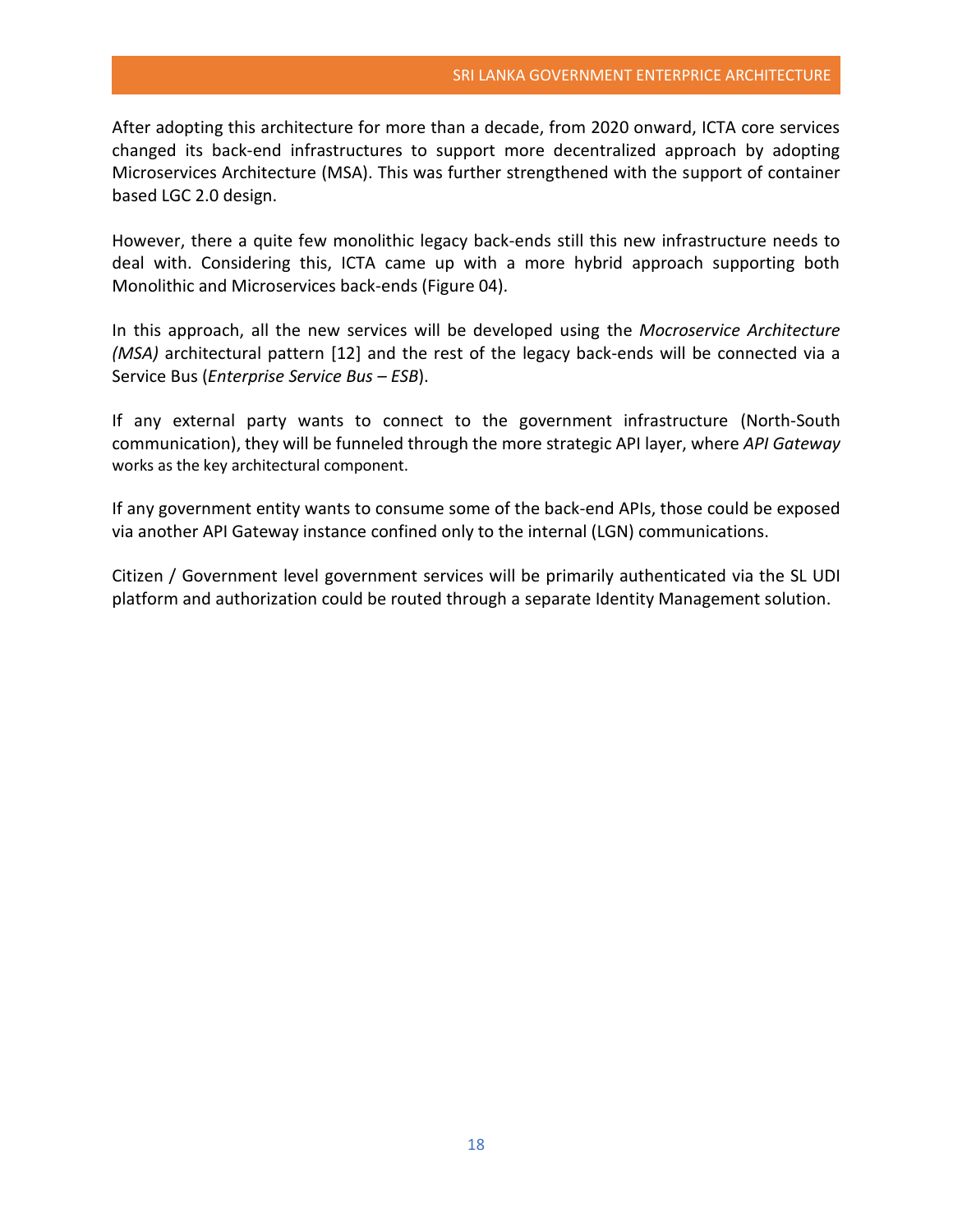# <span id="page-19-0"></span>9.0 References

1. UN e-Government Survey[: https://publicadministration.un.org/egovkb/en-us/Reports/UN-E-](httpss://publicadministration.un.org/egovkb/en-us/Reports/UN-E-Government-Survey-2020)[Government-Survey-2020](httpss://publicadministration.un.org/egovkb/en-us/Reports/UN-E-Government-Survey-2020)

2. The Digital Government Strategy (2020-2024)[: https://www.icta.lk/icta](httpss://www.icta.lk/icta-assets/uploads/2021/06/01.-Digital-Government-Strategy.pdf)[assets/uploads/2021/06/01.-Digital-Government-Strategy.pdf](httpss://www.icta.lk/icta-assets/uploads/2021/06/01.-Digital-Government-Strategy.pdf)

3. Open Group TOGAF 9.2 Architectural Approach: [https://pubs.opengroup.org/architecture/togaf9-doc/arch/](httpss://pubs.opengroup.org/architecture/togaf9-doc/arch/)

4. Zachman Architecture: [https://www.zachman.com/about-the-zachman-framework](httpss://www.zachman.com/about-the-zachman-framework)

5. Federal Enterprise Architecture[: https://obamawhitehouse.archives.gov/omb/e-gov/FEA](httpss://obamawhitehouse.archives.gov/omb/e-gov/FEA)

6. Gartner Enterprise Architecture: [https://www.gartner.com/en/doc/738504-enterprise](httpss://www.gartner.com/en/doc/738504-enterprise-architecture-2021)[architecture-2021](httpss://www.gartner.com/en/doc/738504-enterprise-architecture-2021)

7. Lanka Interoperability Framework: [https://life.gov.lk](httpss://life.gov.lk/)

- 8. Sri Lanka Open Data Portal: [https://data.gov.lk](httpss://data.gov.lk/)
- 9. Enterprise Integration Patterns: [https://www.enterpriseintegrationpatterns.com/](httpss://www.enterpriseintegrationpatterns.com/)
- 10. ICT Legal Framework: [https://www.icta.lk/legal-framework/](httpss://www.icta.lk/legal-framework/)
- 11. Lanka Government Cloud (LGC) : [https://lgc.gov.lk/](httpss://lgc.gov.lk/)
- 12. TOGAF Series Guide: Microservices Architecture (MSA)

13. National Data Sharing Policy:

[https://life.gov.lk/index.php?option=com\\_content&view=article&id=2&Itemid=115&lang=en](httpss://life.gov.lk/index.php?option=com_content&view=article&id=2&Itemid=115&lang=en)

14. Service Oriented Architecture (SOA): [https://en.wikipedia.org/wiki/Service](httpss://en.wikipedia.org/wiki/Service-oriented_architecture)[oriented\\_architecture](httpss://en.wikipedia.org/wiki/Service-oriented_architecture)

15. e-Revenue License on-line application: [https://www.gov.lk/services/erl/es/erl/view/index.action](httpss://www.gov.lk/services/erl/es/erl/view/index.action) 

16. Introduction to Lanka Gate: [https://www.slideshare.net/sanjayak/introduction-to-lanka](httpss://www.slideshare.net/sanjayak/introduction-to-lanka-gate)[gate](httpss://www.slideshare.net/sanjayak/introduction-to-lanka-gate)